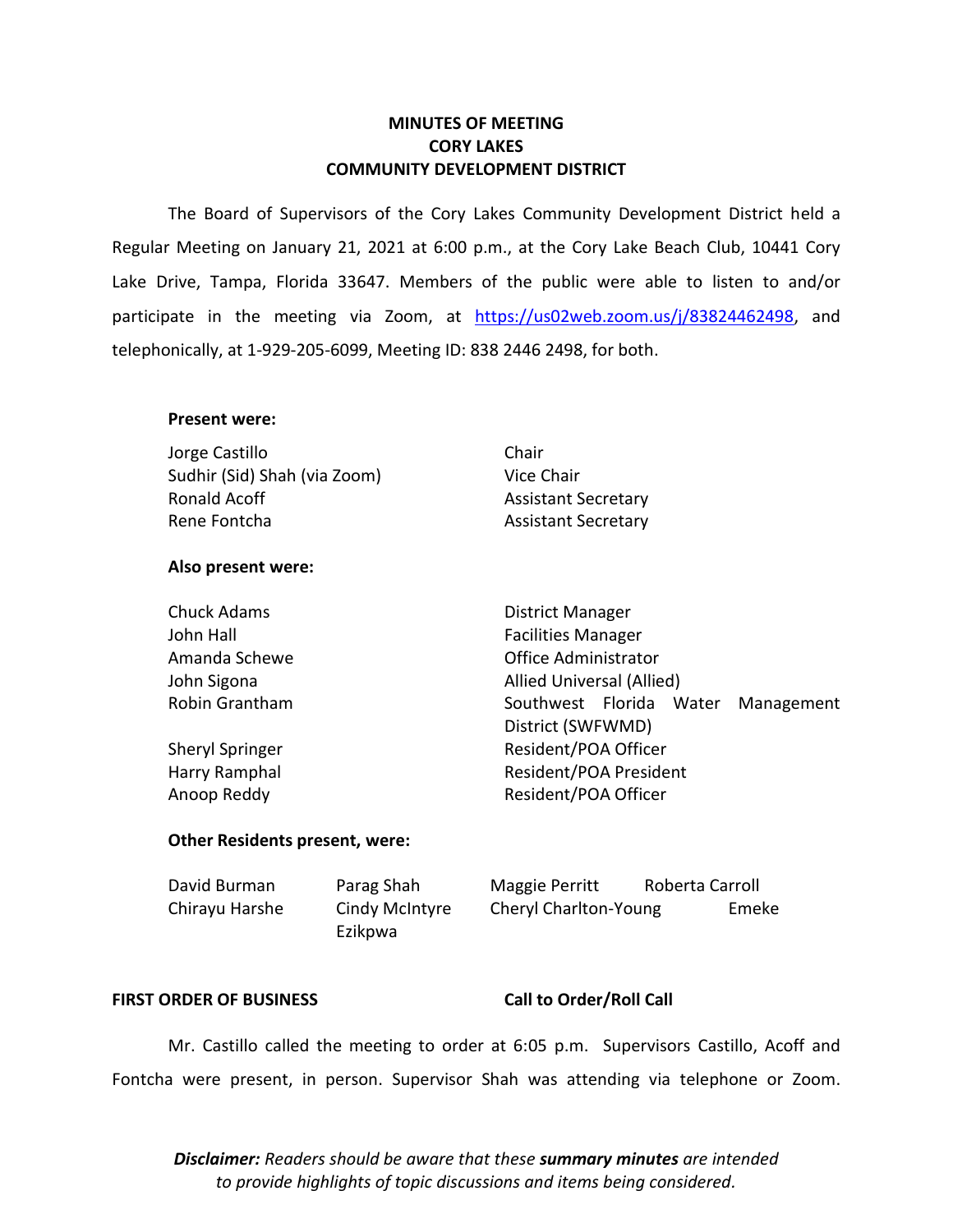Supervisor Haque was not present. In consideration of the COVID-19 pandemic, this meeting was also being held virtually, via Zoom, and telephonically to allow public participation while reducing person-to-person contact.

### **SECOND ORDER OF BUSINESS Chairman's Opening Comments**

Mr. Castillo wished everyone Happy New Year and unity and peace in 2021 and beyond.

### **THIRD ORDER OF BUSINESS Other Supervisors' Opening Comments**

Mr. Acoff wished everyone Happy New Year, welcomed first-time and regular attendees and stated he looked forward to serving Cory Lake Isles (CLI) residents individually and collectively with the other Supervisors.

Mr. Fontcha wished all attendees Happy New Year and good health and prosperity, in light of the global pandemic.

Mr. Shah wished everyone Happy New Year and voiced his hope that everyone gets vaccinated and that COVID-19 would disappear in 2021.

### **FOURTH ORDER OF BUSINESS Public Comments** *(agenda items)* **[3**

## **minutes per speaker]**

Resident Harry Ramphal expressed well wishes, stated he was impressed by the appearance of the community and complimented the Board and Staff for their responsiveness and dedication to CLI. He noted that sitting on a CDD Board is a thankless job and the community should be more aware of the expertise and diligence of the CDD Board and Staff.

Resident David Burman stated, although both he and his wife were present at the last meeting, it was not reflected in the meeting minutes. He asked if the parking lot adjacent to the Cory Lakes Shopping Center was part of the CDD and, if so, suggested closing it off and maintaining it before the property is lost to eminent domain.

Discussion ensued regarding retaining the property for resident access, maintenance, selling or leasing the property to the owner of the shopping center, obtaining an easement, vehicular access, etc. Mr. Adams would contact the shopping center owners to determine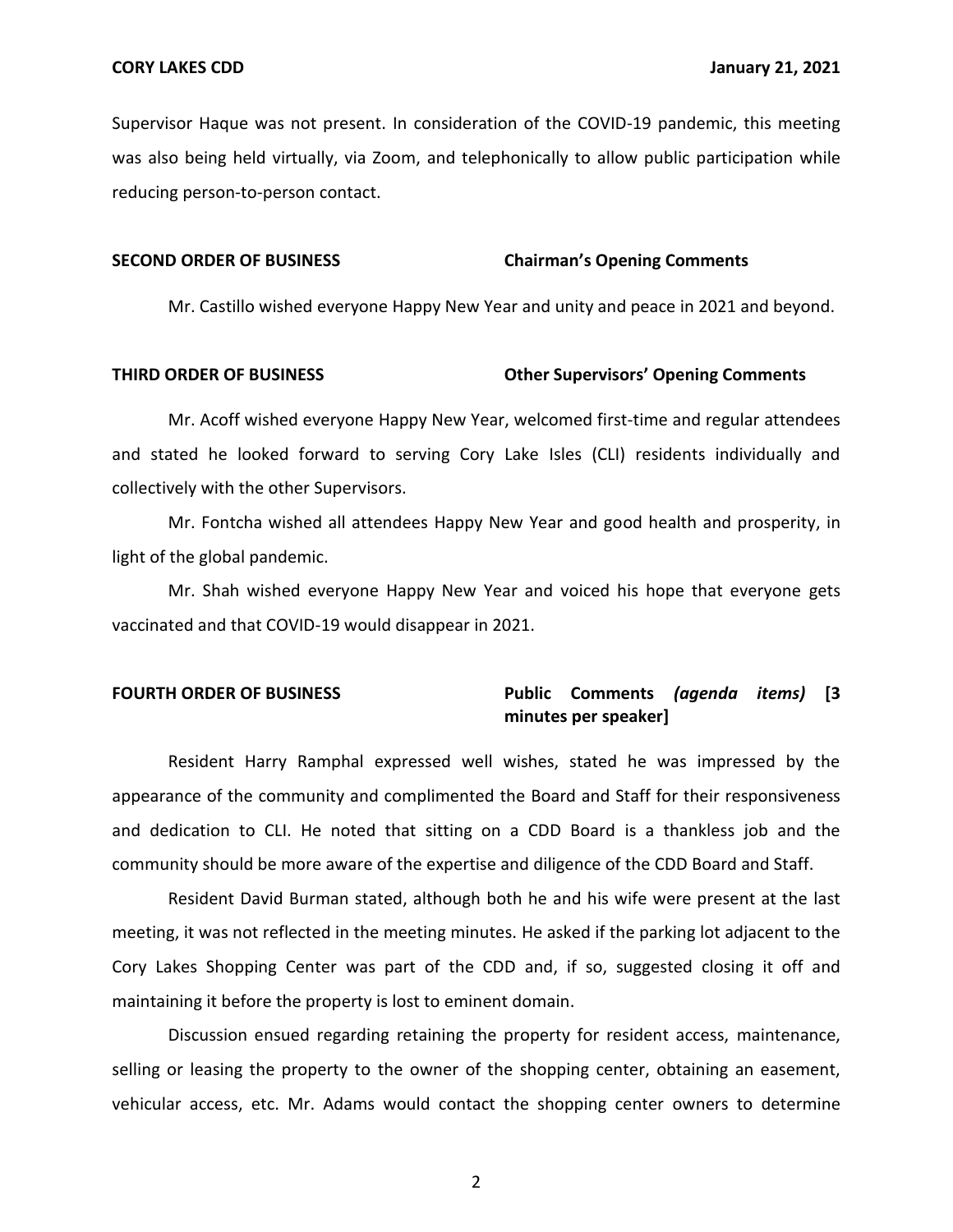interest in a sales transaction or a willingness to reach an agreement regarding retaining 20' off the edge of the pond to traverse the parking lot for maintenance purposes.

Resident Parag Shah voiced his opinion that the Finance Committee is a decent idea but not a great one because several residents use social media for their news, information and comments and Committee matters would be discussed on social media and cause more division. Regarding facilities, Mr. Shah felt that Mr. Hall does a great job maintaining the community and asked him to expound on something that transpired recently on the basketball and tennis courts.

Mr. Hall stated it was discovered that people are breaking into breaker boxes, which is very dangerous due to the high voltage. The CDD would be liable if anyone is electrocuted and destruction of property is also an issue. Mr. Acoff stated that knowledge bears responsibility and asked about signage and what additional safeguards can be put in place to protect the community and minimize the District's liability.

Discussion ensued regarding the current safeguards, insurance and protecting the community. Mr. Adams stated there are a myriad of standard electrical stickers with the correct verbiage that can be placed in the area. Staff would find a sticker that reads "Keep out; High voltage."

**FIFTH ORDER OF BUSINESS Update: Landscape Activities**

This item was not addressed

### **SIXTH ORDER OF BUSINESS Update: Allied Universal Security Guard Operations**

Mr. Adams stated, based on the consensus at the last meeting regarding Allied, he was not comfortable engaging the Board until Mr. Sigona gives an update of what he was and was not able to negotiate with his superiors. He asked Mr. Sigona to explain the revised proposal, while focusing on the margins that he is required to keep for his supervision.

Referencing a slide of Proposal 3 (Amended), Mr. Sigona explained that Allied considered the pay raise requested by the Board, placed a markup on the pay raise and the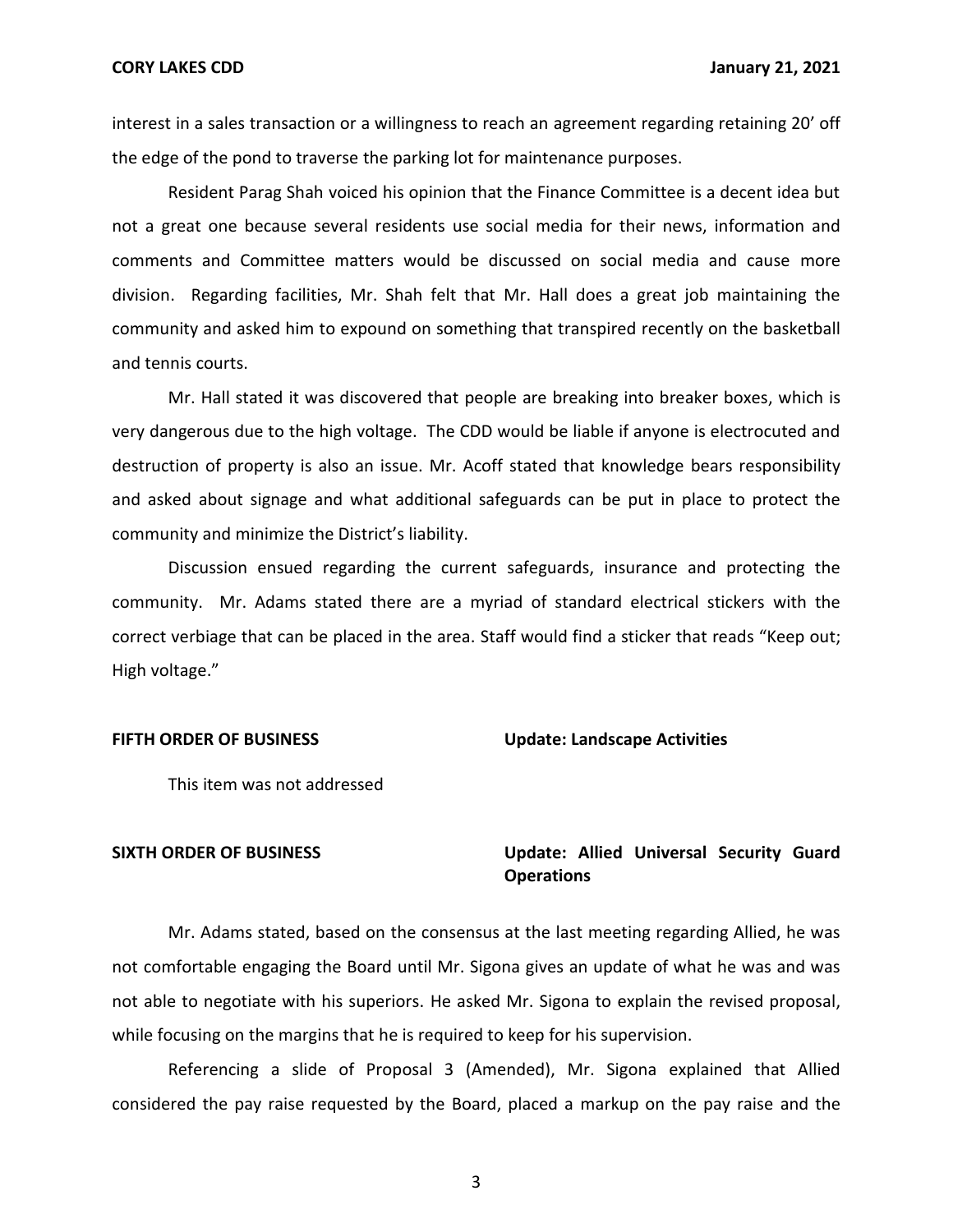**CORY LAKES CDD January 21, 2021**

District was not charged the 2% increase that Allied's other clients were charged. Mr. Castillo noted a \$10,400 differential/increase between the proposal agreed upon at the last meeting and the amended proposal.

Discussion ensued regarding the markup, previous proposal, turnover, 2% discount, holiday pay, billing rate of the guards and Ms. Davis and the spread. Mr. Sigona stated Allied's costs are all percentages off of its payroll, including overhead costs, taxes and workers compensation costs. Mr. Castillo stated the Board would like Allied to immediately commence guarding the Morris Bridge entrance for three days per week, at the current rate, adding an additional 24 hours to the 364 hours per week recognized in the amended proposal. He asked Mr. Sigona to confer with Allied's leadership to revise the amended proposal and contact Mr. Adams with an answer within 48 to 72 hours. Mr. Sigona stated he would attend the next meeting.

### **SWFWMD Water Efficiency Project Proposal**

### **This item was an addition to the agenda**

Ms. Robin Grantham, SWFWMD Lead Communications Coordinator, stated she works on the water efficiency project and proposed engaging the CDD to participate in a pilot project or educational program to determine homeowners' behaviors in relation to water usage. The reason for her appearance before the Board is because CLI was identified as one of 10 communities in the New Tampa area that use approximately 400 gallons of water per day, on average. The goal was to have residents reduce water usage to approximately 150 gallons. The SWFWMD partnered with the University of Florida (UF) to facilitate the project and, if the District were selected to participate, signage would be installed at the entrance informing residents of weekly rainfall data and displaying how much water grass needs to be healthy. The proposed sign would state that "Lawns need approximately ½" of water per week to be healthy" and "It rained x number of inches in the previous week." The data would be changed on a weekly basis by UF Staff. The language for the sign was being drafted by Ms. Grantham and a SWFWMD Attorney. The sign would be aesthetically pleasing to match the community's design. The sign costs \$20,000 and, before it is fabricated and installed, written approvals from the Board and the HOA must be executed and submitted to the SWFWMD. The first step of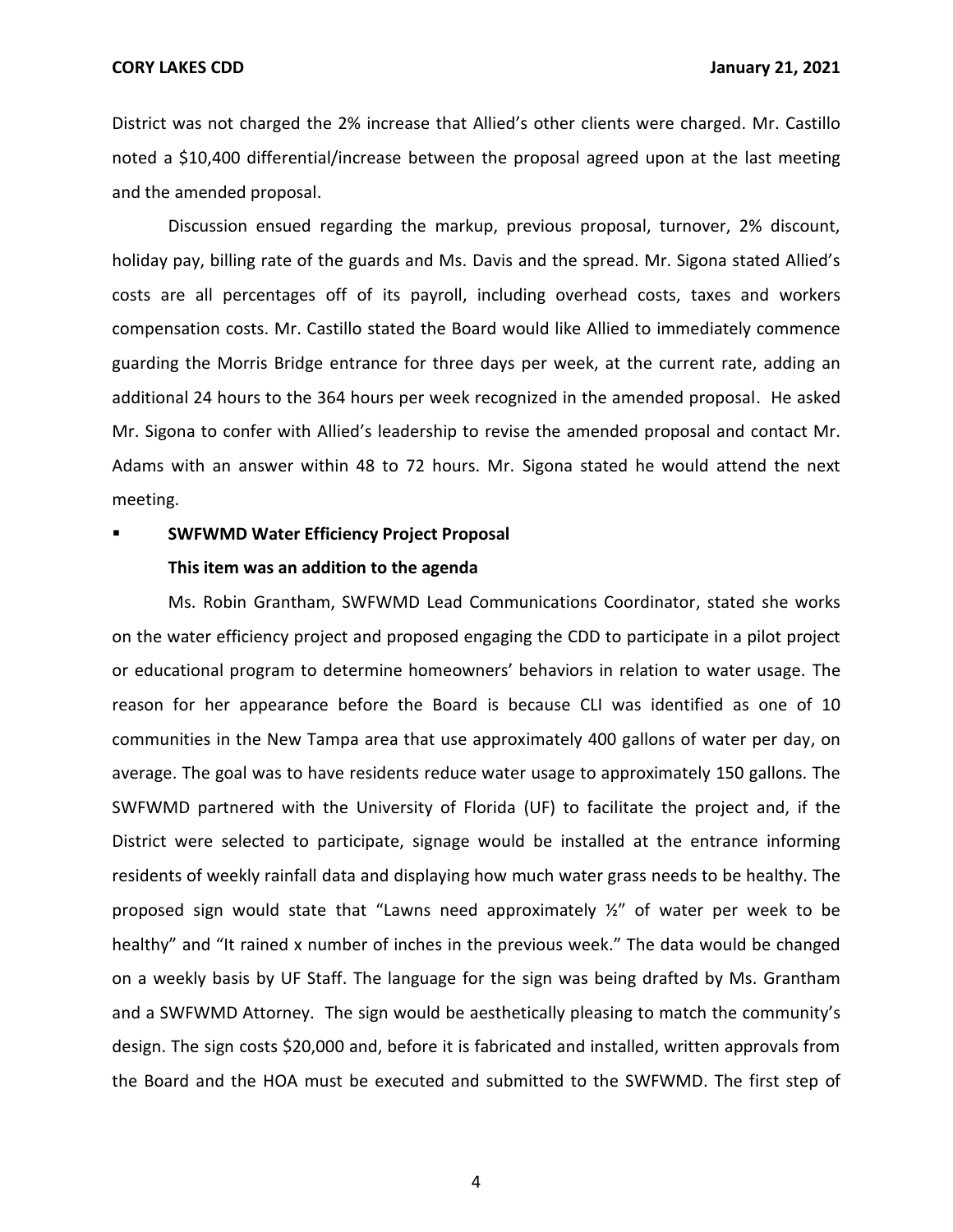qualifying for the project entails the CDD submitting its response to the SWFWMD, via email, expressing interest in participating in the project. An attorney is drafting language stating that the SWFWMD is responsible for installation, maintenance and removal of the sign at the end of the project. Approval must be provided by the HOA for placement design before the project can commence. Ms. Grantham stated that logistics and the main components of the project would include a pre-survey, one mailed note educating residents about the project, sign installation in November 2021 and sign removal in November 2022.

Asked when she would like an answer regarding the CDD's participation in the program, Ms. Grantham stated by the end of January; a contract would be executed by the end of March. Discussion ensued regarding local media, neighboring communities that are being considered, the two electric boards at both entrances and project costs. Mr. Castillo suggested placing this item on the next agenda.

**On MOTION by Mr. Castillo and seconded by Mr. Shah, with all in favor, consenting to District participation in the SWFWMD Educational Water Efficiency Pilot Project, was approved.**

### **JOINT SESSION WITH POA**

### **This item, previously the Tenth Order of Business, was presented out of order.**

Mr. Adams called the Joint Session to order and asked for the POA roll call. Mr. Ramphal and Mr. Reddy were present, in person. Ms. Springer was attending via Zoom.

Mr. Adams stated the goal was to discuss subjects that the CDD and POA can work together on to improve service to the community.

• **Working Together to Utilize POA Powers and CDD Documentation to Enforce Traffic Violations Such as Speeding, Street Parking and Sidewalk Parking**

Mr. Adams stated the CDD has the ability to collect data through technology and observe via the rover but lacks enforcement ability; whereas, the POA has fining/enforcement powers through the Covenants. Mr. Ramphal stated, regarding speeding, the current agreement between the POA and the CDD maintains that the CDD would forward traffic data to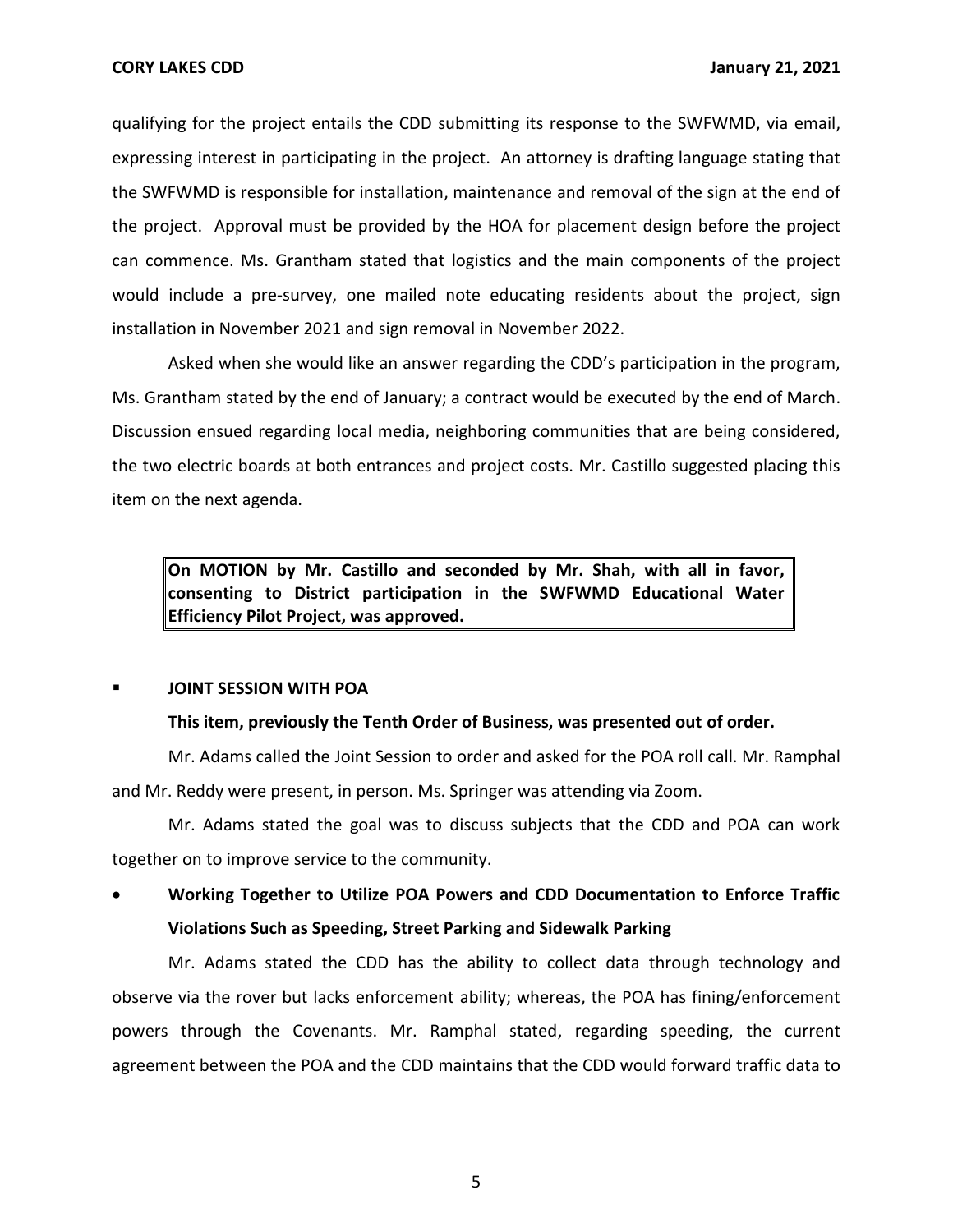the POA for enforcement and the POA attorney confirmed that fines are enforceable through the City of Tampa (COT) and the State of Florida.

Discussion ensued regarding speeding, the Security Committee, enforcement, sidewalk parking, embarking on an awareness campaign, circulating flyers and mailings to educate residents of the risks/dangers of speeding.

• **Working Together to Utilize POA Community Standards, Powers and CDD Documentation to Ensure Homeowners are Maintaining Street Trees Impacting Sidewalks and Roadways Between CDD Scheduled Prunings, as Well as Certain Reclinatas**

Mr. Castillo asked what the POA was doing to make sure residents trim the reclinatas on their properties. He stated that the CDD cuts the palms twice per year only and it is the homeowners' responsibility to maintain them further so that they do not block sidewalks and/or roadways. The issue is that some property owners are not trimming the reclinatas and the POA should fine them.

Discussion ensued regarding selective enforcement, notifying individual property owners with untrimmed reclinatas and providing a list of criteria/standards to residents, the next joint session and holding a separate workshop. Mr. Shah requested a joint session next month. Mr. Adams would include scheduling the next joint session on the next agenda.

### **SEVENTH ORDER OF BUSINESS Update: Drainage Remediation Status – Capri Isle**

Mr. Hall gave the following update:

➢ He spoke to representatives from Ryan Homes, Kolter Homes, Clearview Engineering and SWFWMD.

 $\triangleright$  SWFWMD determined that many changes must be made to the established permit and both Ryan Homes and Kolter Homes must submit permit modifications.

 $\triangleright$  Ryan Homes and Kolter Homes were trying to find an engineer for the project.

 $\triangleright$  The project would commence in February or March, once the permit modifications are submitted.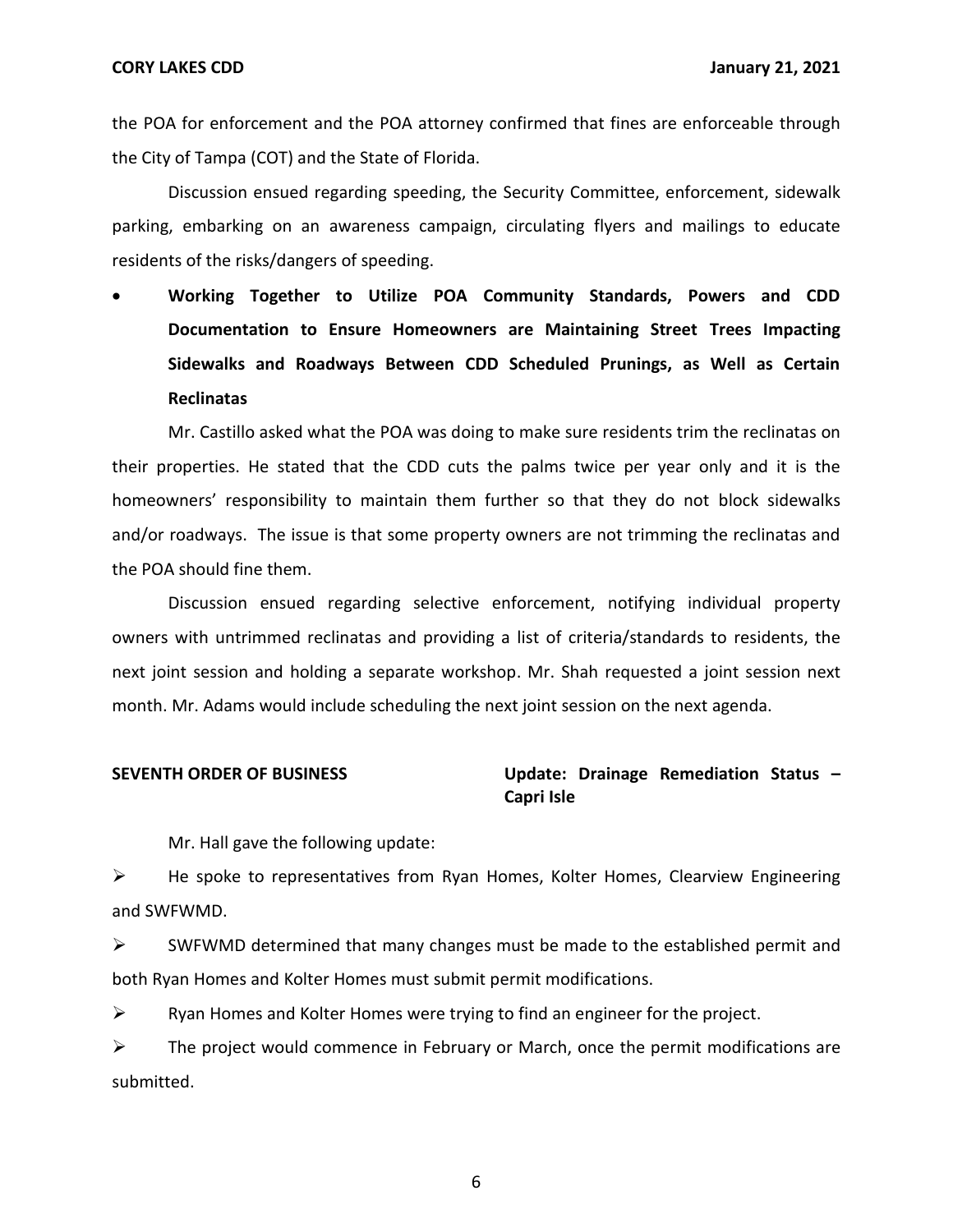Mr. Hall responded to questions regarding flooding risks in Capri Isle during the upcoming rainy season, the adjacent property owner, violations that the District is facing, swales and the COT. In response to Mr. Harshe's question, Mr. Hall stated Ryan Homes was still intent on resolving the issue and was working on engaging a contractor and Staff was trying to help facilitate the project.

### **EIGHTH ORDER OF BUSINESS Continued Discussion: Reestablishment of Finance Committee**

### • **Finance Committee Charter**

Mr. Acoff stated he created and emailed a draft with initiatives to the Board. Mr. Fontcha stated he read the email and felt that the job of the Finance Committee should be carried out by the Board, as the elected representatives of the community. Discussion ensued regarding the necessity of a Finance Committee, the contributions of District Staff, tabling the discussions, holding town hall meetings and financial transparency. Mr. Adams explained the District's finances and discussed the operating fund, recent assessment level increase, surplus fund balance, levels of service and balancing the annual budget.

**On MOTION by Mr. Shah and seconded by Mr. Castillo, with Mr. Shah, Mr. Castillo and Mr. Fontcha in favor and Mr. Acoff dissenting, tabling discussions to re-establish the Finance Committee in the near future, was approved. (Motion passed 3-1)**

**NINTH ORDER OF BUSINESS Update: Ongoing Settlement Discussions in the Republic Services Oil Leak Matter**

Mr. Adams gave the following update:

 $\triangleright$  An agreement was reached.

 $\triangleright$  Special Counsel recently conferred with Counsel for Republic Services (RS) and the CDD

demand for \$275,000 would likely be accepted.

 $\triangleright$  There is a five-day window to accept the offer.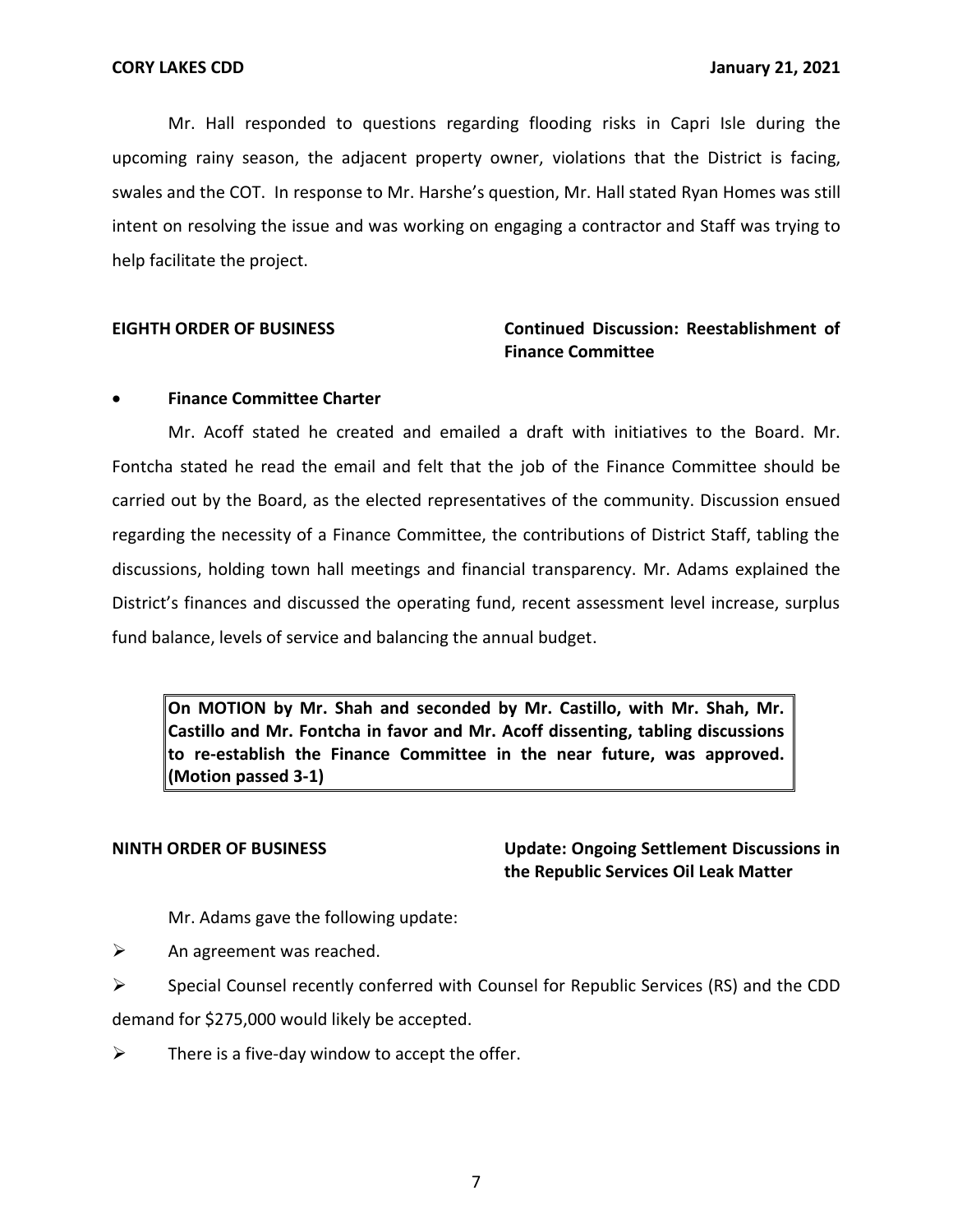**On MOTION by Mr. Castillo and seconded by Mr. Fontcha, with all in favor, authorizing Special Counsel to issue a demand letter to RS for a \$275,000 settlement, with a five-day acceptance limit, and granting the Chair and Special Counsel leeway, as conditions dictate, to finalize and execute all documents, was approved.**

### **TENTH ORDER OF BUSINESS JOINT MEETING WITH POA**

This item was addressed following the Sixth Order of Business.

### **ELEVENTH ORDER OF BUSINESS Committee Reports**

### **A. Security**

In Mr. Forbes' absence, Ms. Springer reported the following:

 $\triangleright$  Lately, Mr. Forbes expressed concern about a recent increase in individuals being granted access at the gates even though they are not residents. Some were encouraged to drive around and explore the community by Realtors and others were observed using the facilities and basketball and tennis courts.

Mr. Adams stated, as a requirement of the Internal Revenue Service (IRS) code, the District's roads and roadway systems operate as public roads and any member of the public will have free, unrestricted access of the roads. If the District operates to the contrary, the bonds could be turned into taxable bonds, retroactive.

 $\triangleright$  A Neighborhood Watch meeting would be held Monday February 1, 2021 at 7:00 p.m.

### **B. Landscape Aquascape Facilities**

There being no report, the next item followed.

**C. Spirit Committee**

There being no report, the next item followed.

### **TWELFTH ORDER OF BUSINESS Approval of Minutes**

- **A. Board of Supervisors: December 10, 2020**
	- **I. Summary of Motions**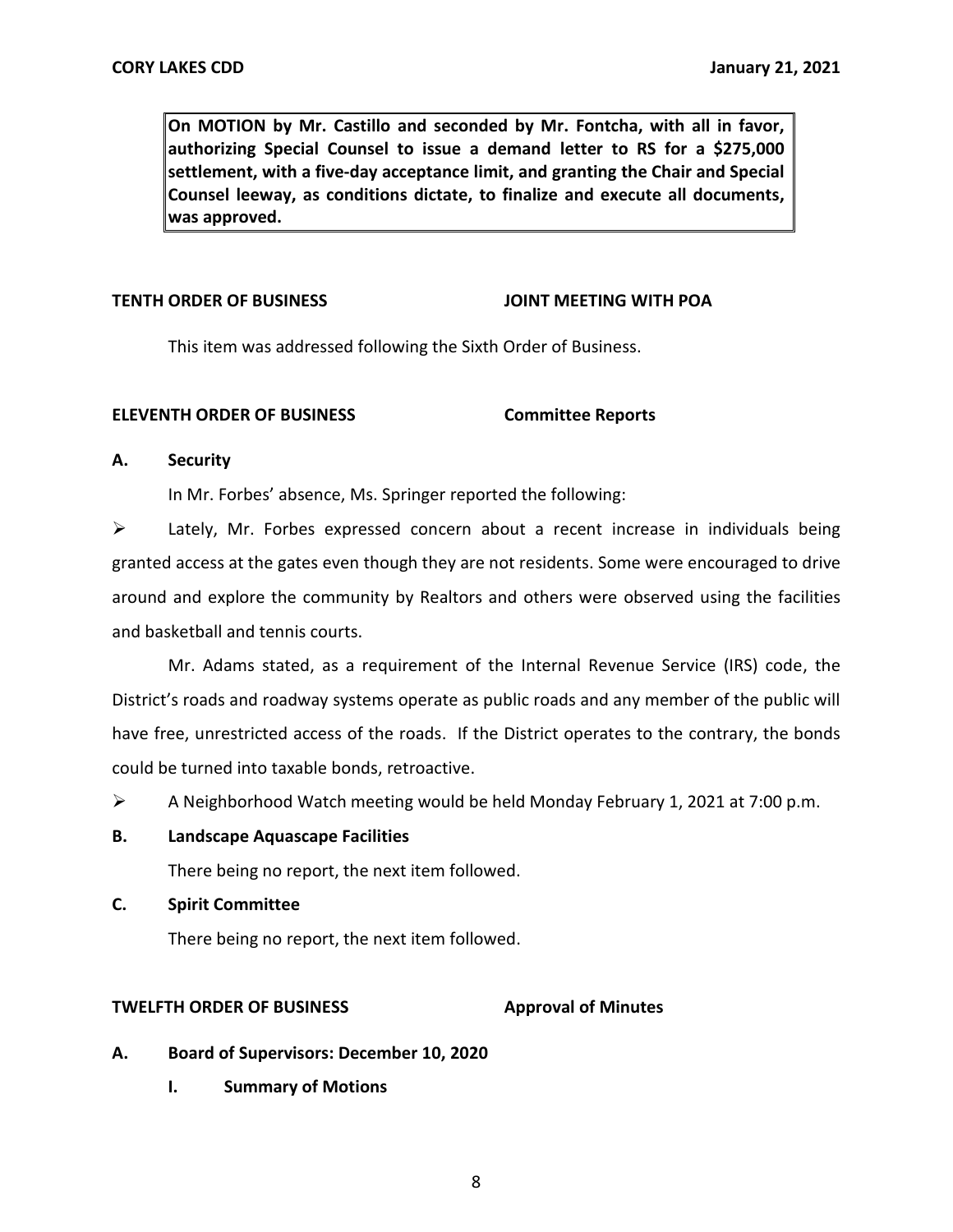The following changes were made:

Attendees: Change "Scott Strong" to "Parag Shah"

Attendees: Insert "David Burman"

Attendees: Insert "Luise Burman"

### **II. Staff Directives**

### **III. Regular Meeting**

The following changes were made:

Line 26 and throughout: Change "Scott Strong" to "Parag Shah"

Line 28: Insert "David Burman"

Line 29: Insert "Luise Burman"

Line 49: Insert ", Mr. Fontcha and Mr. Castillo" after "Mr. Acoff"

Line 130: Change "Ms. Hared" to "Ms. Perritt"

- **B. Sunshine Board Online Workshop: December 11, 2020 to January 20, 2020** *(to be provided under separate cover)*
- **C. Other**

**On MOTION by Mr. Castillo and seconded by Mr. Fontcha, with all in favor, the December 10, 2020 Board of Supervisors Staff Directives, as presented, Summary of Motions and Regular Meeting Minutes, as amended, and the December 11, 2020 to January 20, 2020 Sunshine Board Online Workshop, as presented, were approved.**

**THIRTEENTH ORDER OF BUSINESS Acceptance of Unaudited Financial Statements as of November 30, 2020**

Mr. Adams presented the Unaudited Financial Statements as of November 30, 2020. Ms. Schewe stated there was a billing error in the "Rentals and leases" line item, on Page 4. The insurance carrier would issue a credit.

### **FOURTEENTH ORDER OF BUSINESS Staff Reports**

**A. District Engineer:** *Johnson Engineering, Inc.*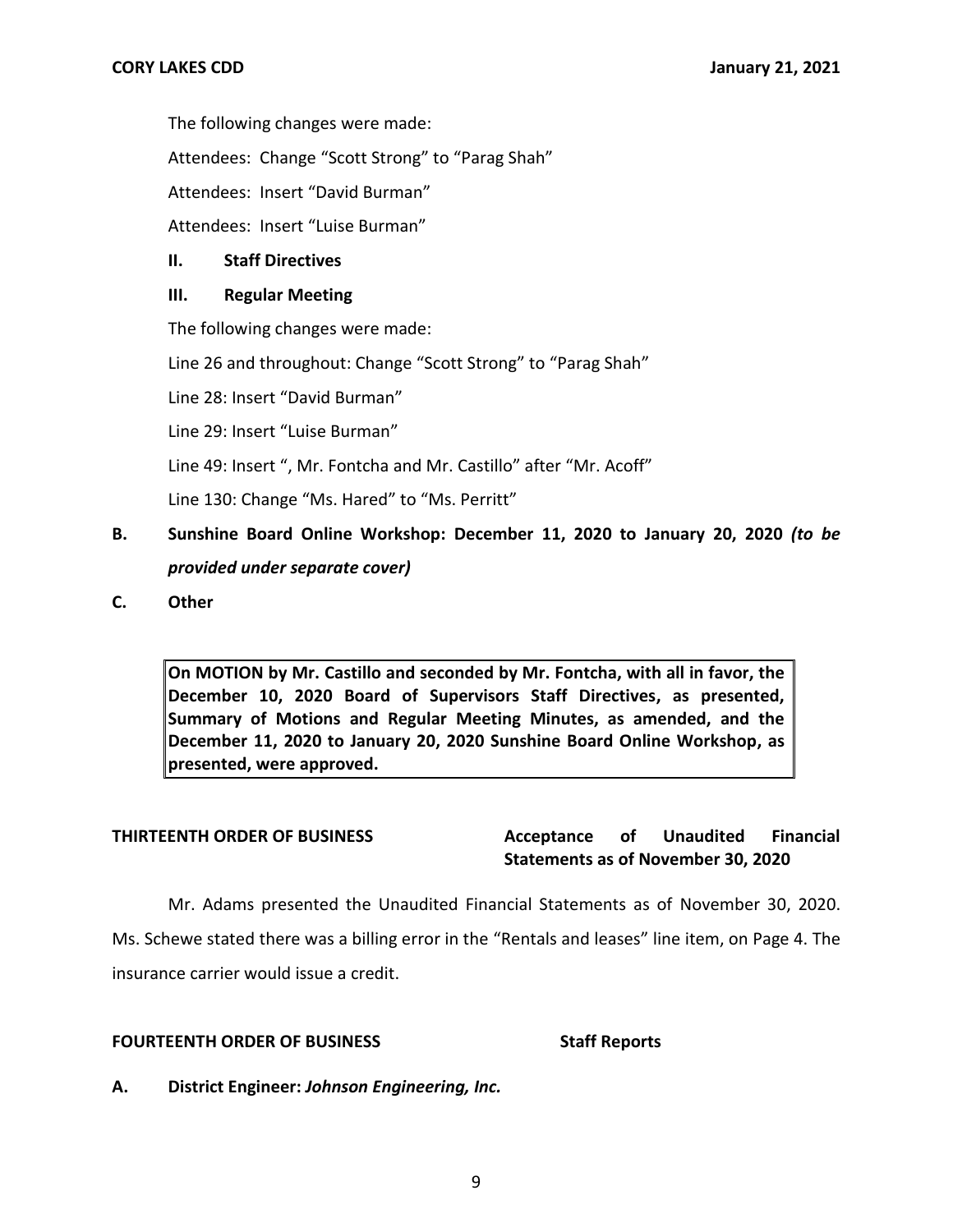Mr. Acoff asked why the District Engineer did not attend meetings. Mr. Adams stated, as a cost-savings measure, it was best if the District Engineer and District Counsel do not attend meetings unless they have something to report to the Board.

Mr. Castillo asked if proposals were obtained to repair the cement structures that were crumbling in the lake. Mr. Hall stated he was having difficulty securing a qualified contractor that is familiar with weir structures. Mr. Adams would forward Mr. Hall a contractor's contact information. Mr. Castillo asked for the repair of the cement structures in the lake to be on the next agenda.

### **B. Office Administrator:** *Amanda Schewe*

### • **Discussion: Costs Associated with Extending Daily Gym Hours**

Ms. Schewe presented the January Events Report.

### **C. Facilities Manager:** *John Hall*

Mr. Hall presented the January Facilities Manager Report and responded to questions about pressure washing, soft washing, pricing, Morris Bridge, the budget and maintenance of the entrance roads. Per Mr. Castillo, Mr. Hall to obtain additional pressure washing proposals.

Discussion ensued regarding maintenance of the basketball courts, the holiday lighting contract and the lack of a "wow factor", engaging a new contractor, manholes, ponds, sewers, the COT and duckweeds. Per Mr. Shah, Mr. Hall to address duck weeds in the lake near Bermuda Isle.

### **D. District Manager:** *Wrathell, Hunt and Associates, LLC*

### • **NEXT MEETING DATE: February 18, 2021 at 6:00 P.M.**

### o **QUORUM CHECK**

The next meeting would be held on February 18, 2021 at 6:00 p.m.

### **FIFTEENTH ORDER OF BUSINESS Other Business**

Mr. Castillo asked for the following items to be included on an agenda, as specified:

- $\triangleright$  Holiday Lighting on the March or April agenda.
- $\triangleright$  Discussion: Expanding the Gym on the February agenda.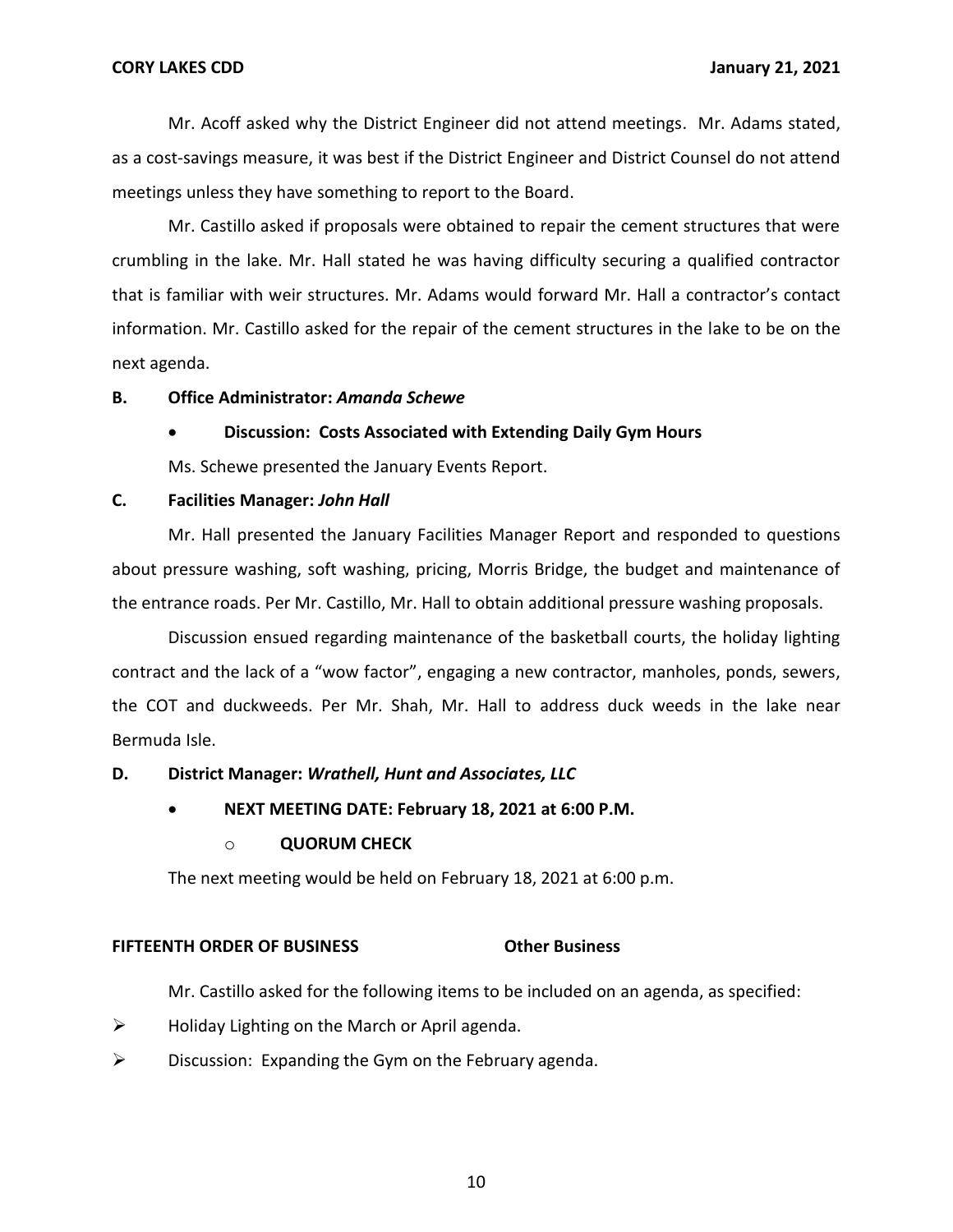### **SIXTEENTH ORDER OF BUSINESS Public Comments** *(non-agenda items)*

Mr. Ramphal voiced his opinion that it was a good time to rebuild the gym and many residents would not mind paying a one-time assessment of \$1,000, as they would soon be debt free in relation to the bonds.

Resident Cindy McIntyre commented on the lack of Security Committee meetings and articles in the Islander and expressed her concern about maintenance of the reclinatas. She stated it is the POA's responsibility to ensure that the Covenants are enforced and read the following excerpt from the Covenants:

"All landscaping of every kind and character, including grass, trees and other plantings shall be neatly trimmed, properly-cultivated and maintained continuously by the owner thereof in a neat and orderly condition in a manner to enhance its appearance."

### **SEVENTEENTH ORDER OF BUSINESS Supervisors' Requests**

There being no Supervisors' requests, the next item followed.

### **EIGHTEENTH ORDER OF BUSINESS Adjournment**

There being no further business to discuss, the meeting adjourned at 10:49 p.m.

### [SIGNATURES APPEAR ON THE FOLLOWING PAGE]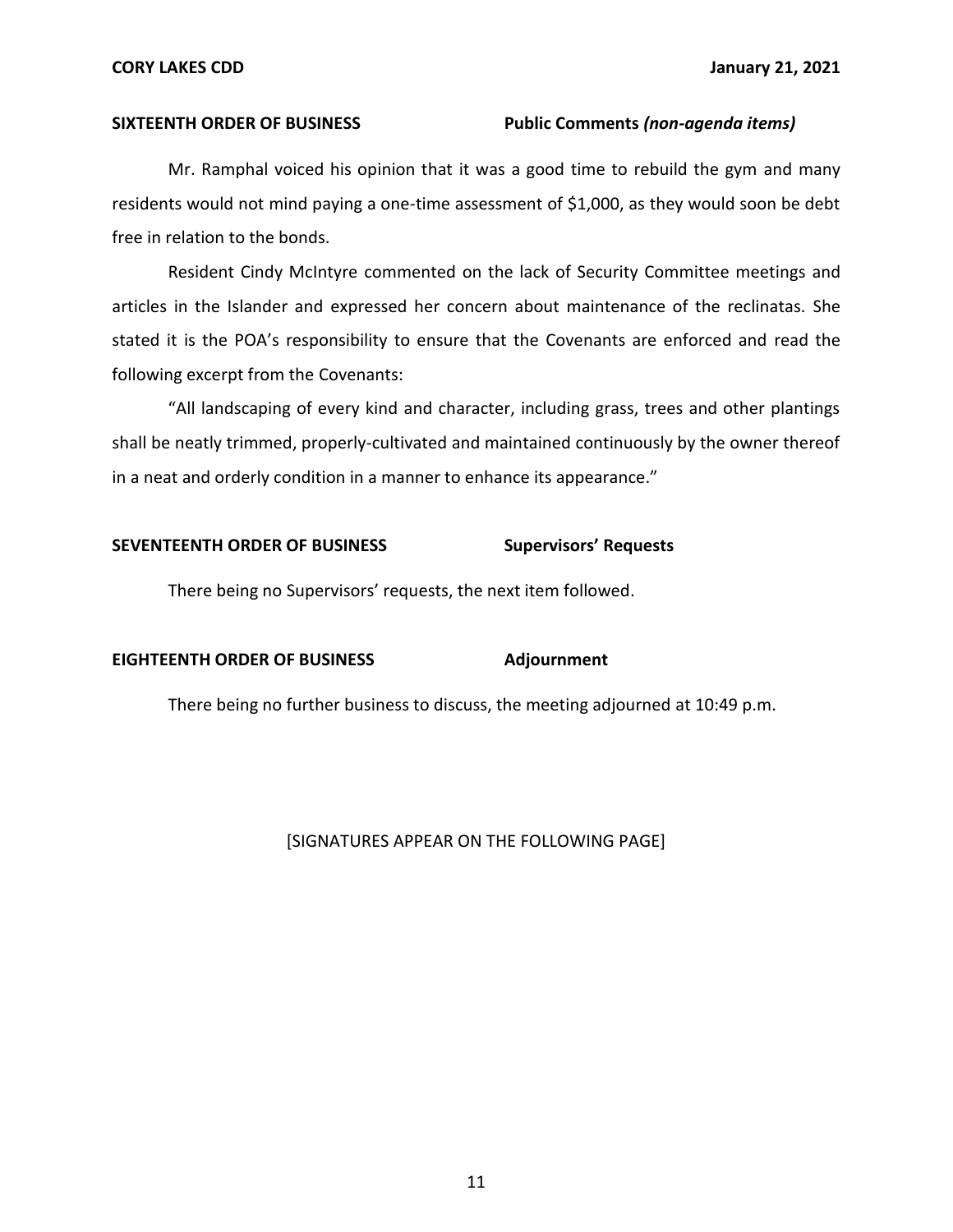Secretary/Assistant Secretary

Chair/Vice Chair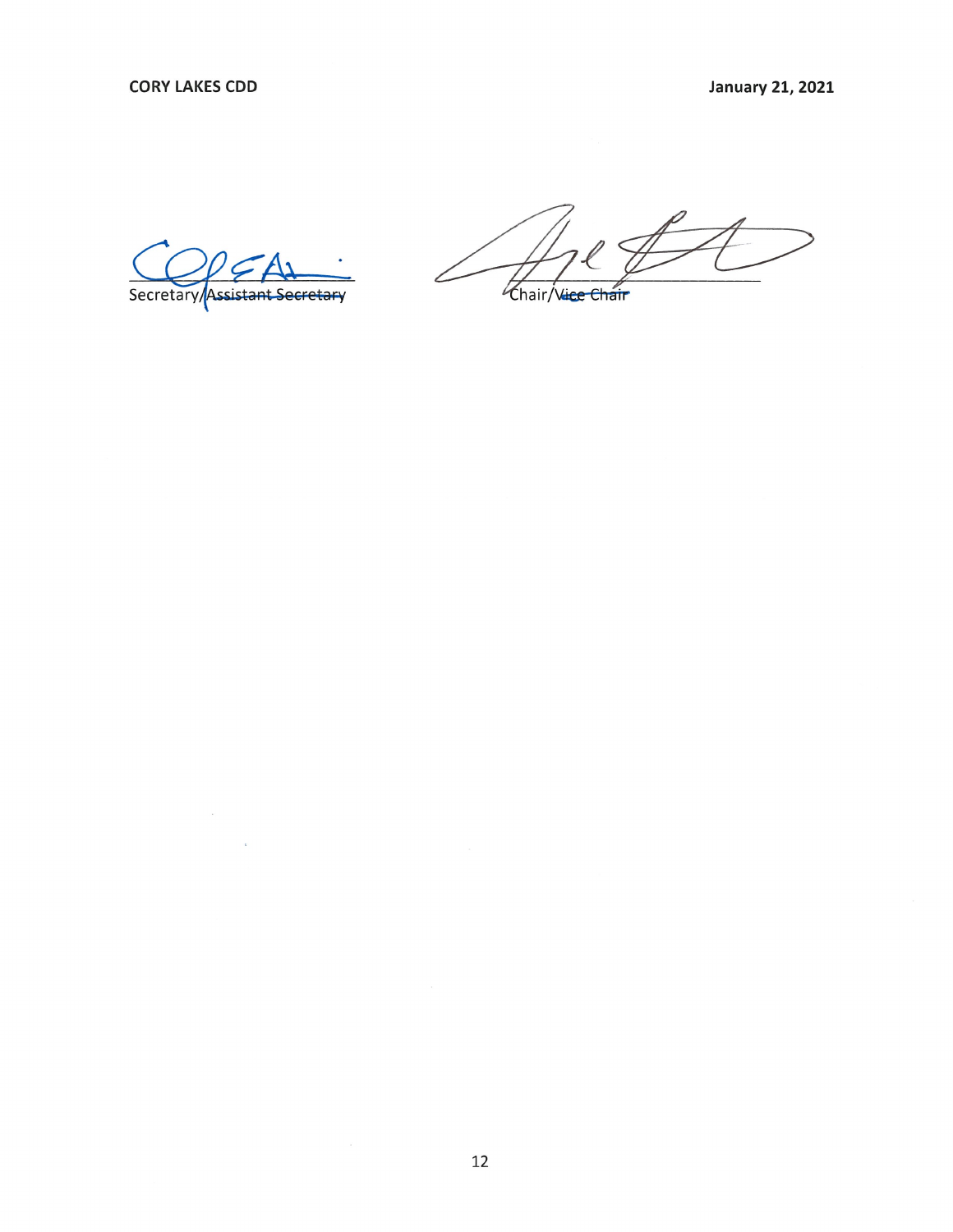### **EXHIBIT TO MINUTES**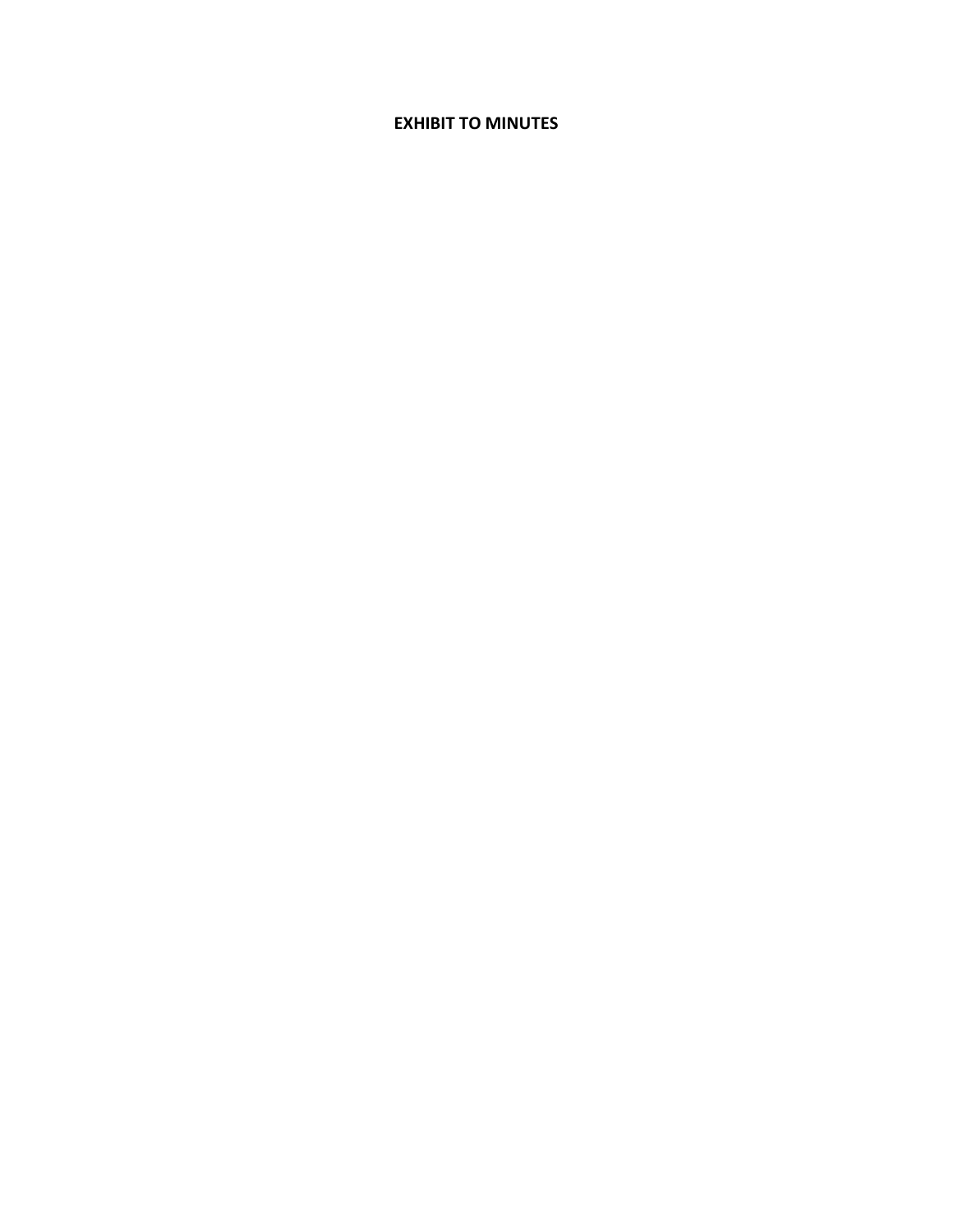# DRAFT

### **CHARTER FOR**

### **CORY LAKE ISLE (CLI)**

### **COMMUNITY DEVELOPMENT DISTRICT (CDD)**

### **FINANCE ADVISORY COMMITTEE (FAC)**

- 1. The Finance Advisory Committee (FAC) was established by Cory Lake Isles (CLI) Community Development District (CDD) Supervisors to perform delegated duties and assignments.
- 2. The FAC responsibilities includes, but are not limited to, providing assistance and guidance in the development of strategic, short and long term, financial plans, developing fiscal recommendations, performing budgetary analysis, assisting in the evaluation and preparation of financial reports, community engagement, and providing assistance with the development of fiscal budgets.
- 3. The FAC will review the financial statements monthly and evaluate them to the budget at line item detail. The findings, concerns, and recommendations of the FAC reviews are not compulsory and must be presented to the CLI CDD Supervisors for final evaluation and approval. Additionally:
	- a. The FAC will review financial risk management strategies, capital structure, and capital expenditures of the CLI CDD.
	- b. Review the annual business plans from the perspective of cash flow, capital spending, and financing requirements.
	- c. Review, as appropriate, the financial impact and sustainability of the CLI CDD employee benefit plans.
	- d. Review Vendor Contracts for financial relevancy, performance, and compliance.
	- e. Review and recommend to the CLI CDD Supervisors financial policies and practices to decrease debt ratios, improve cash flow, and increase economic stability.
	- f. Develop Feasibility Estimates and Financial Matrixes for CDD Cost Expenditures.
- 4. The FAC or a member of the committee will attend all CLI CDD Supervisor meetings to present an approved vetted report regarding their review of the financial statements and budgets.
- 5. Proposed Budget Drafts will be reviewed by the FAC prior to FINAL presentation of the CLI CDD Supervisors.

Cory Lake Isle Financial Advisory Committee Charter 12-23-2020